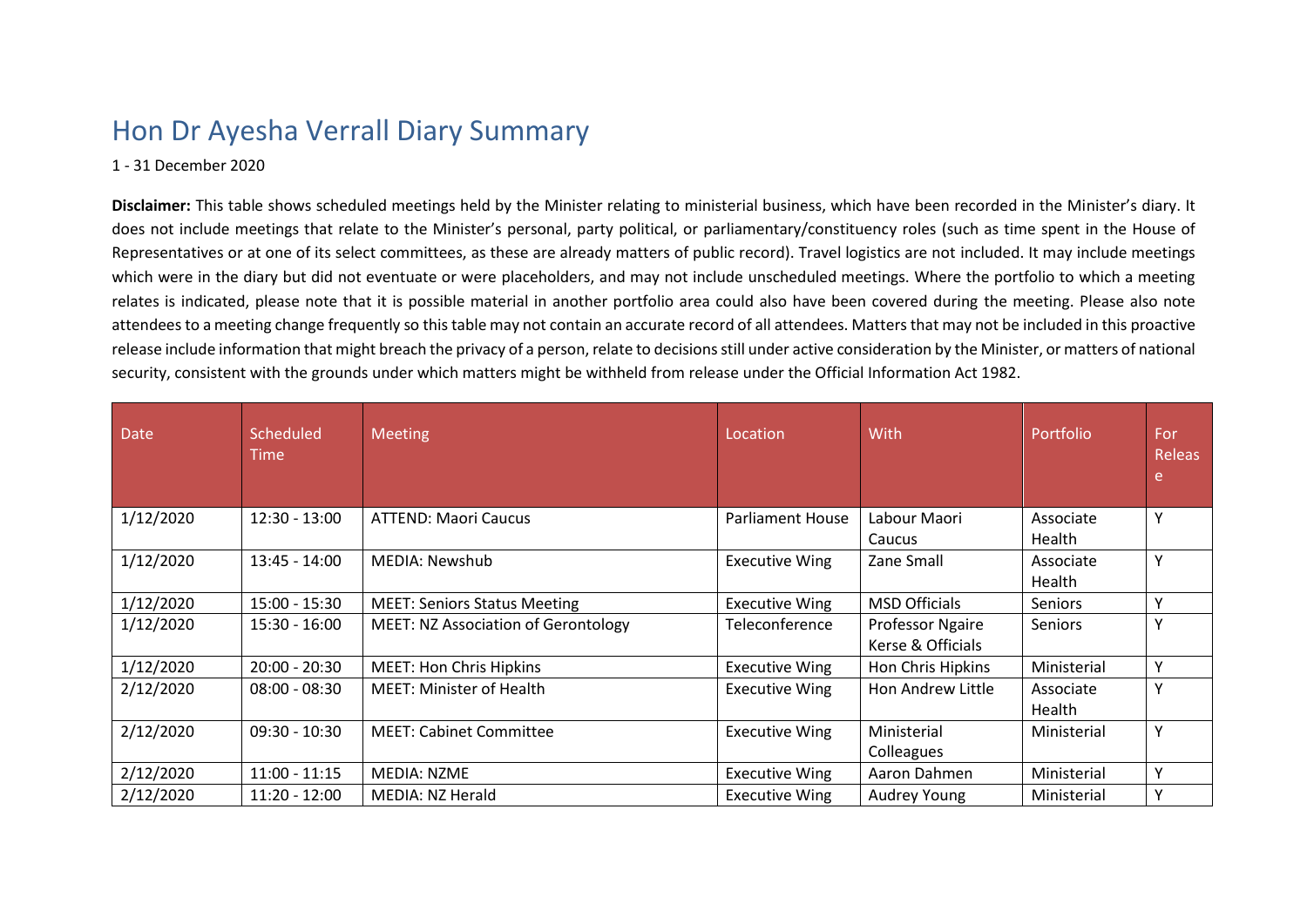| 2/12/2020 | 18:30 - 19:00   | <b>MEET: Ministerial Meeting</b>             | <b>Executive Wing</b>   | Ministerial<br>Colleagues &<br><b>Officials</b>                                      | Associate<br>Health                               | Υ |
|-----------|-----------------|----------------------------------------------|-------------------------|--------------------------------------------------------------------------------------|---------------------------------------------------|---|
| 2/12/2020 | $20:00 - 20:30$ | <b>MEET: Richard Edwards</b>                 | Teleconference          | <b>Richard Edwards</b>                                                               | Associate<br>Health                               | Y |
| 3/12/2020 | $10:15 - 10:45$ | <b>MEET: MBIE Officials</b>                  | <b>Executive Wing</b>   | MBIE & Health<br><b>Officials</b>                                                    | RSI&<br>Associate<br>Health                       | Υ |
| 3/12/2020 | $11:00 - 11:30$ | <b>MEET: Health &amp; Seniors Officials</b>  | <b>Executive Wing</b>   | <b>Health &amp; Seniors</b><br><b>Officials</b>                                      | Associate<br>Health &<br>Seniors                  | Y |
| 3/12/2020 | $18:00 - 20:00$ | <b>ATTEND: Science NZ National Awards</b>    | <b>Parliament House</b> | Minister Woods &<br><b>Invited Guests</b>                                            | Associate<br>Research,<br>Science &<br>Innovation | Υ |
| 4/12/2020 | $09:30 - 10:15$ | MEDIA: Q&A                                   | Auckland                | <b>Jack Tame</b>                                                                     | Ministerial                                       | Υ |
| 4/12/2020 | $11:00 - 12:00$ | <b>MEET: Health Coalition Aotearoa</b>       | Auckland                | Boyd Swinburn &<br>David Galler                                                      | Health                                            | Υ |
| 4/12/2020 | $12:15 - 13:15$ | <b>MEET: ASH</b>                             | Ellerslie, Auckland     | <b>Professor Robert</b><br>Beaglehole, Deborah<br>Hart & Clive Nelson                | Associate<br>Health                               | Υ |
| 4/12/2020 | $13:15 - 13:30$ | <b>MEET: Heart Foundation</b>                | Ellerslie, Auckland     | Clive Nelson                                                                         | Associate<br>Health                               | Υ |
| 4/12/2020 | $14:00 - 15:15$ | <b>ATTEND: Ryman Prizegiving</b>             | Lynfield Auckland       | PM, Minister Wood,<br>Dr David Kerr,<br>Gordon MacLeod,<br>David King &<br>Residents | Health &<br>Seniors                               | Υ |
| 7/12/2020 | $09:00 - 09:55$ | <b>MEET: Health Status Meeting</b>           | <b>Executive Wing</b>   | <b>Health Ministers &amp;</b><br><b>Officials</b>                                    | Associate<br>Health                               | Υ |
| 7/12/2020 | $10:00 - 11:00$ | <b>MEET: Associate Health Status Meeting</b> | <b>Executive Wing</b>   | <b>Health Officials</b>                                                              | Associate<br>Health                               | Υ |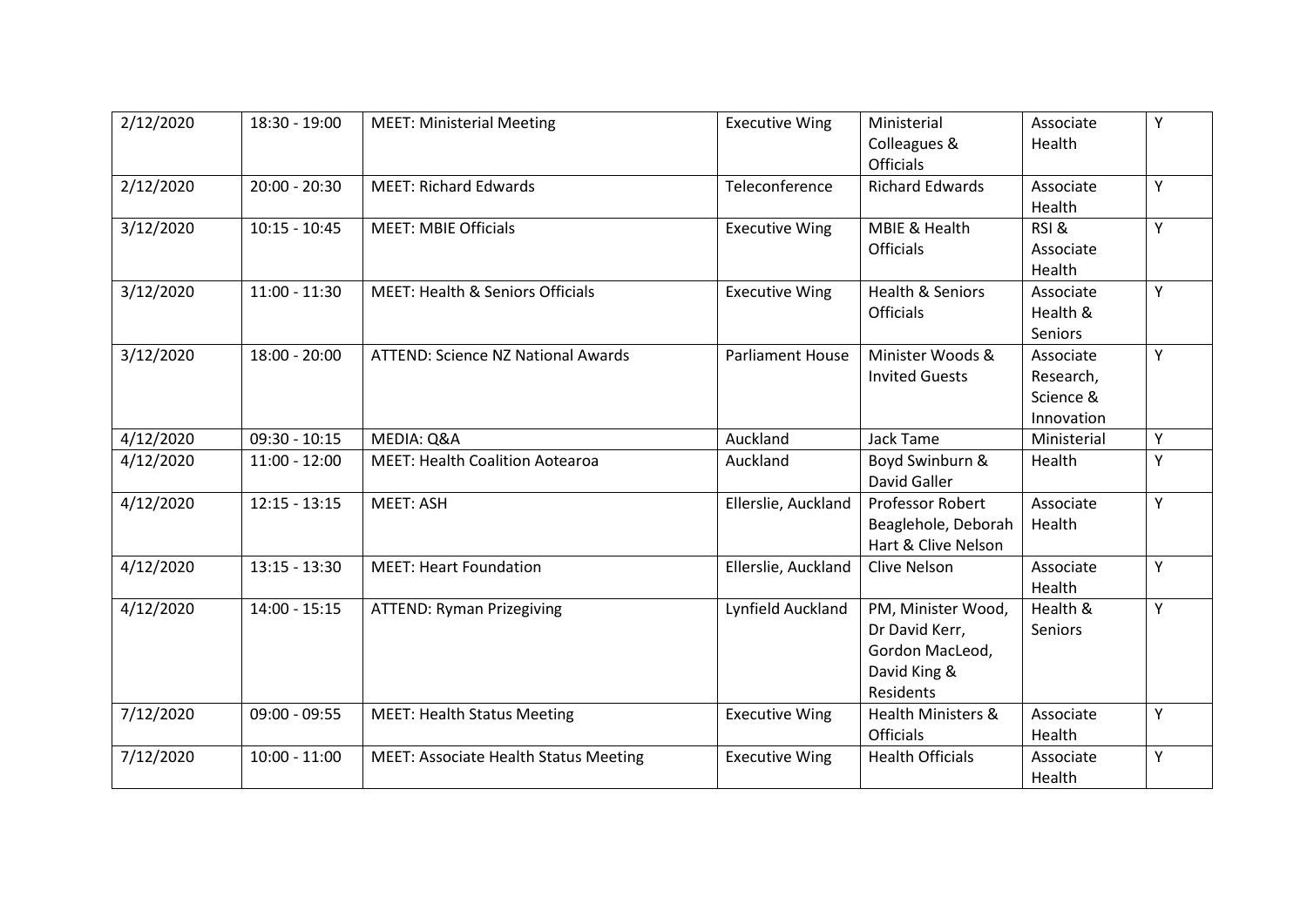| 7/12/2020  | $11:30 - 12:15$ | <b>MEET: Health Officials</b>                      | <b>Executive Wing</b>   | <b>Health Officials</b>                                                                       | Associate<br>Health                  | Υ |
|------------|-----------------|----------------------------------------------------|-------------------------|-----------------------------------------------------------------------------------------------|--------------------------------------|---|
| 7/12/2020  | 12:30 - 14:30   | <b>MEET: Cabinet</b>                               | <b>Executive Wing</b>   | Ministerial<br>Colleagues                                                                     | Ministerial                          | Y |
| 7/12/2020  | $15:00 - 16:00$ | <b>MEET: Food Safety Status Meeting</b>            | <b>Executive Wing</b>   | <b>MPI Officials</b>                                                                          | Food Safety                          | Y |
| 7/12/2020  | $16:45 - 17:15$ | <b>MEET: General Practice NZ</b>                   | <b>Executive Wing</b>   | Liz Stockley (CE), Dr<br>Jeff Lowe, Chiquita<br>Hansen, Dr Larry<br>Jordan, David<br>Harrison | Associate<br>Health                  | Y |
| 7/12/2020  | $17:20 - 17:50$ | <b>MEET: RSI Officials</b>                         | <b>Executive Wing</b>   | Minister Woods &<br><b>RSI Officials</b>                                                      | Research,<br>Science &<br>Innovation | Y |
| 8/12/2020  | $09:45 - 11:00$ | MEET: Te Hiringa Hauora/Health Promotion<br>Agency | Wellington              | Te Hiringa<br>Hauora's Board,<br>Executive<br>Leadership team<br>and Staff                    | Associate<br>Health                  | Υ |
| 8/12/2020  | $15:30 - 16:00$ | <b>MEDIA: Radio NZ</b>                             | <b>Executive Wing</b>   | Susan Strongman                                                                               | Associate<br>Health                  | Υ |
| 9/12/2020  | $08:00 - 08:30$ | <b>MEET: Hon Chris Hipkins</b>                     | <b>Executive Wing</b>   | Hon Chris Hipkins                                                                             | Ministerial                          | Υ |
| 9/12/2020  | $09:30 - 10:30$ | <b>Cabinet Committee</b>                           | <b>Executive Wing</b>   | Ministerial<br>Colleagues                                                                     | Ministerial                          | Y |
| 9/12/2020  | $11:00 - 11:30$ | <b>MEET: MPI Officials</b>                         | <b>Executive Wing</b>   | <b>MPI Ministers &amp;</b><br><b>Officials</b>                                                | <b>Food Safety</b>                   | Y |
| 9/12/2020  | $18:00 - 20:00$ | <b>ATTEND: Press Gallery Party</b>                 | Doig Room &<br>Alleyway | Parliamentary<br>Colleagues & Media                                                           | Ministerial                          | Y |
| 10/12/2020 | $11:00 - 13:45$ | ATTEND: Launch of Tiaki Whanau                     | Ohinemutu,<br>Rotorua   | PM, Minister Little,<br>Tamati Coffey MP,<br>Officials & Invited<br>Guests                    | Associate<br>Health                  | Υ |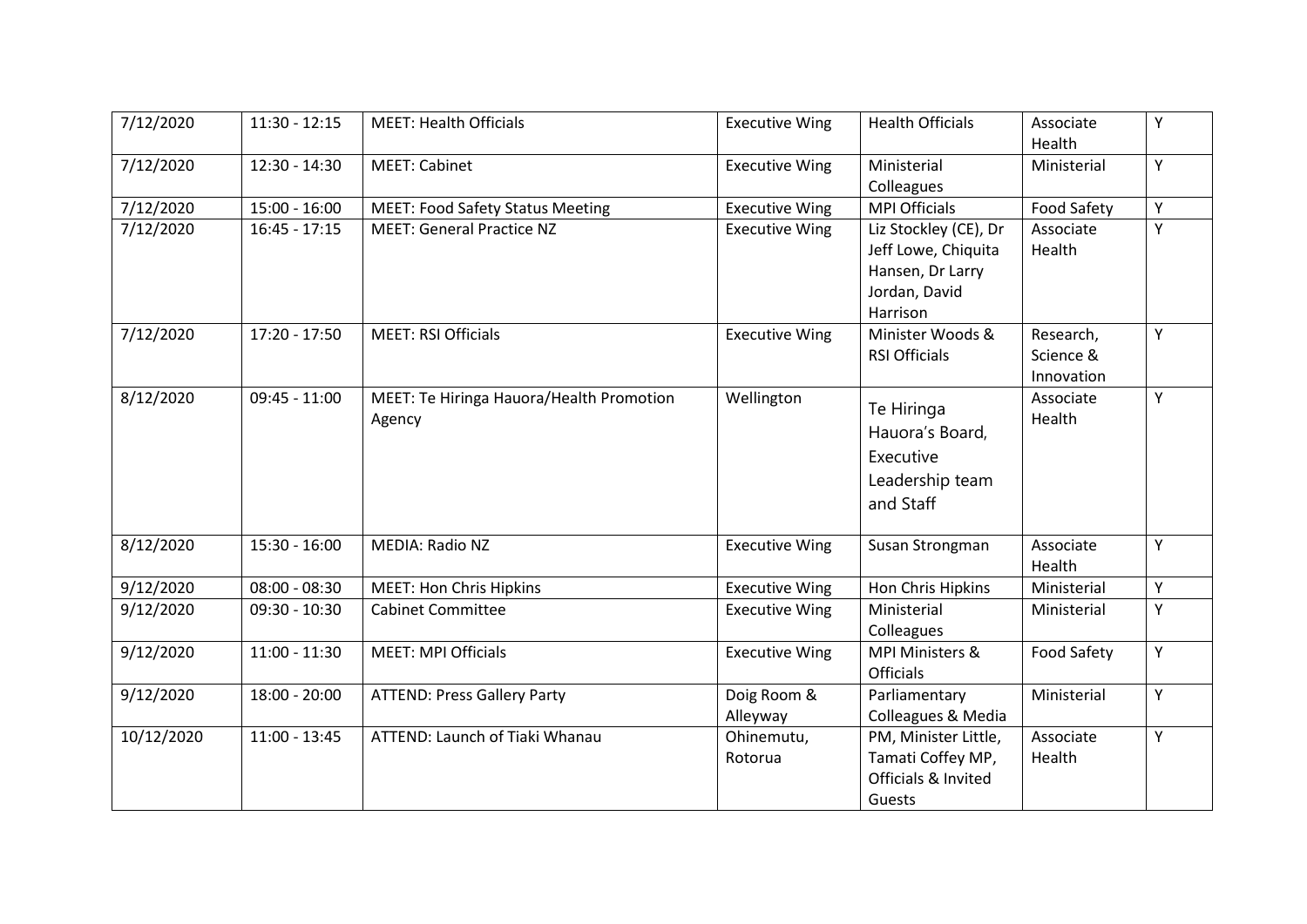| 10/12/2020 | $13:45 - 14:00$ | <b>MEDIA: Rotorua Daily Post</b>             | Ohinemutu,<br>Rotorua  | <b>Caroline Fleming</b>                                                             | Associate<br>Health and<br>Seniors | Y |
|------------|-----------------|----------------------------------------------|------------------------|-------------------------------------------------------------------------------------|------------------------------------|---|
| 10/12/2020 | $14:30 - 15:15$ | <b>VISIT: The CARE Village</b>               | Ngongotaha,<br>Rotorua | Simon Collett,<br>Melody Reynosa and<br>staff                                       | Associate<br>Health/Seniors        | Y |
| 11/12/2020 | $11:00 - 11:30$ | <b>MEET: Retirement Commissioner</b>         | <b>Executive Wing</b>  | Jane Wrightson                                                                      | Seniors                            | Υ |
| 11/12/2020 | $12:00 - 12:30$ | <b>MEET: Health Officials</b>                | <b>Executive Wing</b>  | <b>Health Officials</b>                                                             | Associate<br>Health                | Y |
| 11/12/2020 | $13:30 - 14:30$ | <b>MEET: Health Officials</b>                | <b>Executive Wing</b>  | <b>Health Officials</b>                                                             | Associate<br>Health                | Y |
| 11/12/2020 | $14:30 - 15:30$ | <b>MEET: Health Officials</b>                | <b>Executive Wing</b>  | <b>Health Officials</b>                                                             | Associate<br>Health                | Y |
| 14/12/2020 | $08:30 - 09:00$ | MEET: Health Officials & Minister Little     | <b>Executive Wing</b>  | Minister Little &<br><b>Health Officials</b>                                        | Associate<br>Health                | Y |
| 14/12/2020 | $09:00 - 09:55$ | <b>MEET: Health Status Meeting</b>           | <b>Executive Wing</b>  | <b>Health Ministers &amp;</b><br><b>Officials</b>                                   | Associate<br>Health                | Y |
| 14/12/2020 | $10:15 - 11:00$ | <b>MEET: COVID Health Status Meeting</b>     | <b>Executive Wing</b>  | Minister Hipkins &<br><b>Officials</b>                                              | Associate<br>Health                | Υ |
| 14/12/2020 | $11:00 - 13:00$ | <b>MEET: Cabinet</b>                         | <b>Executive Wing</b>  | Ministerial<br>Colleagues                                                           | Ministerial                        | Y |
| 14/12/2020 | $13:30 - 14:30$ | <b>MEET: Associate Health Status Meeting</b> | <b>Executive Wing</b>  | <b>Health Officials</b>                                                             | Associate<br>Health                | Y |
| 14/12/2020 | $14:45 - 15:00$ | <b>MEET: MPI CE</b>                          | <b>Executive Wing</b>  | Ray Smith                                                                           | Food Safety                        | Y |
| 14/12/2020 | $15:00 - 16:00$ | <b>MEET: Food Safety Status Meeting</b>      | <b>Executive Wing</b>  | <b>MPI Officials</b>                                                                | Food Safety                        | Y |
| 15/12/2020 | $10:30 - 12:30$ | <b>VISIT: Auckland International Airport</b> | Auckland               | Minister Hipkins,<br>Representatives of<br>Auckland<br><b>International Airport</b> | Associate<br>Health                | Y |
| 16/12/2020 | $08:45 - 09:15$ | <b>MEET: Seniors Status Meeting</b>          | <b>Executive Wing</b>  | MSD & Health<br><b>Officials</b>                                                    | Seniors                            | Y |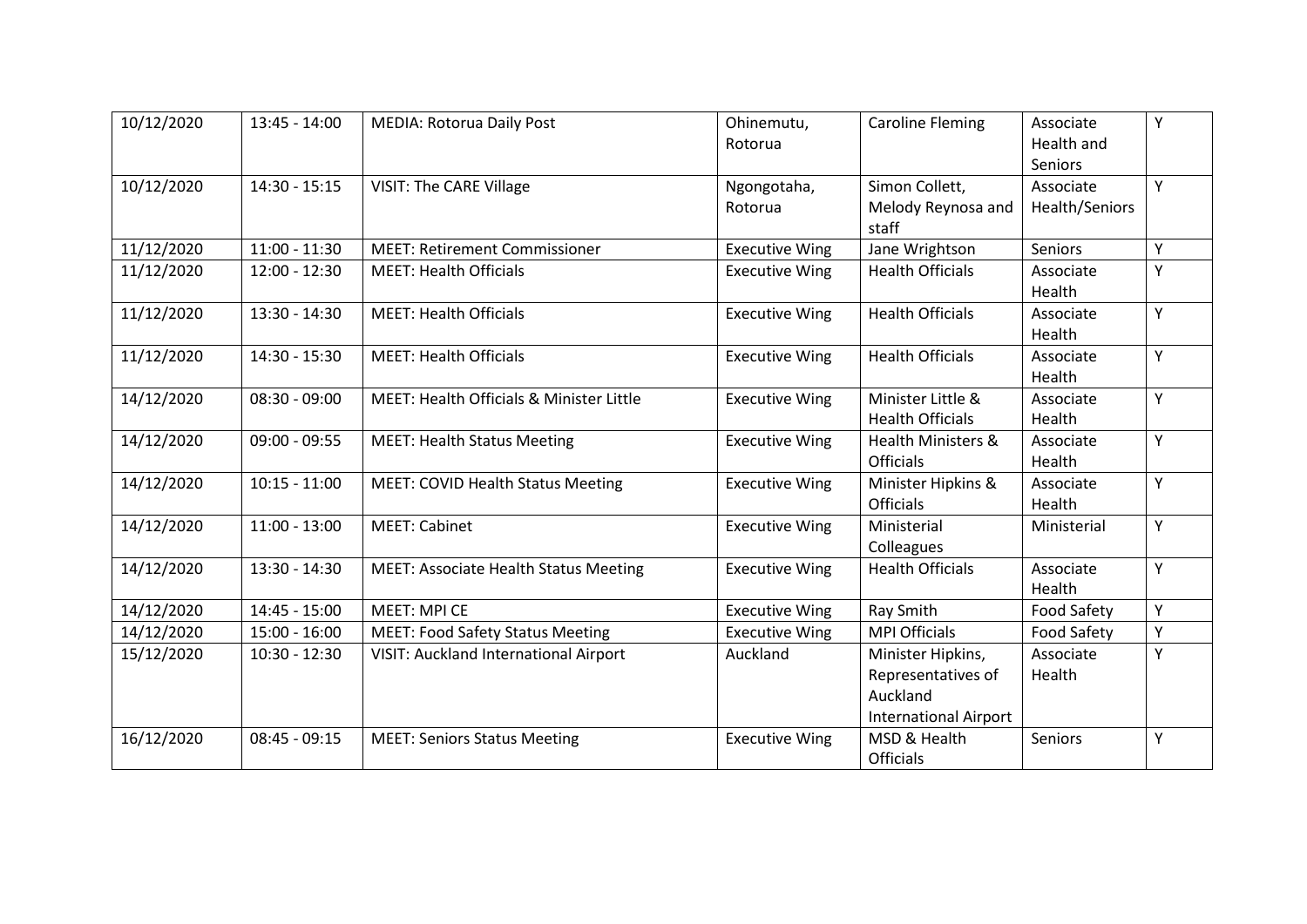| 16/12/2020 | $09:30 - 11:00$ | <b>MEET: Cabinet Committee</b>                                           | <b>Executive Wing</b>              | Ministerial<br>Colleagues                                                                                                                                   | Ministerial          | Υ |
|------------|-----------------|--------------------------------------------------------------------------|------------------------------------|-------------------------------------------------------------------------------------------------------------------------------------------------------------|----------------------|---|
| 16/12/2020 | $11:00 - 11:30$ | <b>MEET: Hon Chris Hipkins</b>                                           | <b>Executive Wing</b>              | Hon Chris Hipkins                                                                                                                                           | Ministerial          | Y |
| 16/12/2020 | $12:00 - 12:30$ | MEET: Professor of Medicine and Human<br>Nutrition, University of Otago  | <b>Executive Wing</b>              | Professor Jim Mann,<br>MPI & Health<br><b>Officials</b>                                                                                                     | Food Safety          | Y |
| 16/12/2020 | $13:00 - 14:00$ | <b>MEET: Epidemiologist Meeting</b>                                      | Executive Wing &<br>Teleconference | Minister Hipkins,<br>David Murdoch, Nick<br>Wilson, Michael<br>Baker, Chris Bullen,<br>Philip Hill, David<br>Skegg, Alex James &<br><b>Health Officials</b> | Associate<br>Health  | Y |
| 16/12/2020 | $14:00 - 15:00$ | <b>MEET: MoH Officials</b>                                               | <b>Executive Wing</b>              | <b>Health Officials</b>                                                                                                                                     | Associate<br>Health  | Y |
| 16/12/2020 | $15:15 - 16:15$ | VISIT: MoH HQ                                                            | Thorndon,<br>Wellington            | MoH Officials &<br>Staff, PM, Ministers<br>Little, Henare & Sio                                                                                             | Associate<br>Health  | Y |
| 16/12/2020 | $16:30 - 17:00$ | <b>MEET: RSI Status Meeting</b>                                          | <b>Executive Wing</b>              | Minister Woods &<br><b>RSI Officials</b>                                                                                                                    | <b>Associate RSI</b> | Y |
| 16/12/2020 | $17:15 - 17:30$ | <b>CALL: Health Official</b>                                             | Phone                              | <b>Health Official</b>                                                                                                                                      | Associate<br>Health  | Y |
| 17/12/2020 | $08:30 - 09:30$ | MEDIA: COVID announcement                                                | Auckland                           | PM, Ministers<br>Woods, Hipkins,<br>Little & invited<br>guests & media                                                                                      | <b>Associate RSI</b> | Y |
| 17/12/2020 | $13:00 - 13:30$ | MEET: Age Concern New Zealand                                            | <b>Executive Wing</b>              | Stephanie Clare,<br>Wayne Bradshaw,<br><b>Stephen Phyllips</b>                                                                                              | <b>Seniors</b>       | Y |
| 17/12/2020 | 14:00 - 14:30   | MEET: Royal Australian & NZ College of<br>Obstetricians & Gynaecologists | <b>Executive Wing</b>              | John Tait, Celia<br>Devenish, Catherine<br>Cooper & Health<br><b>Officials</b>                                                                              | Associate<br>Health  | Y |